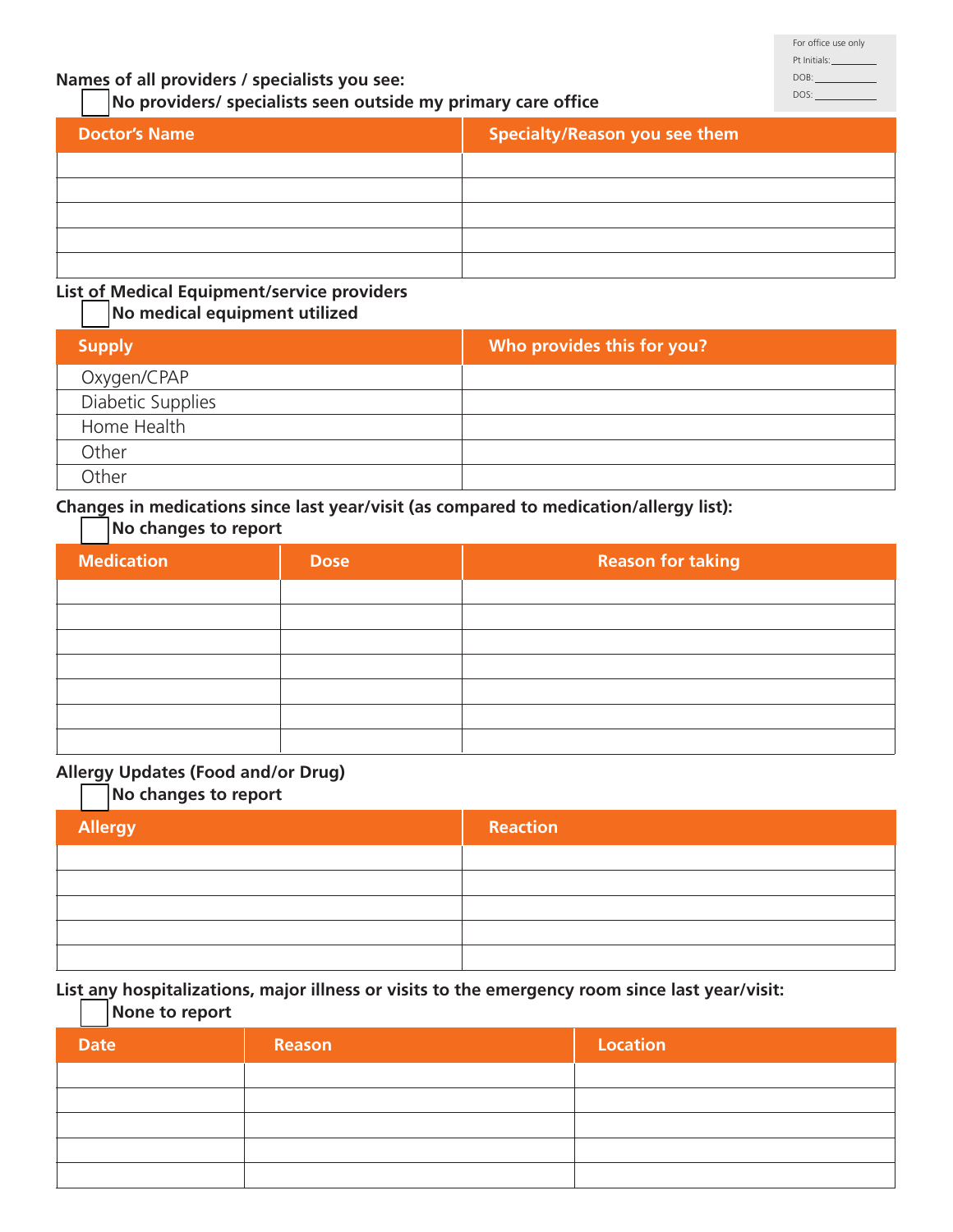# **Please review and update from current information the last time you had completed (date):**

| <b>VACCINES</b>                                                                                                                                                                                                               |                            |                                                                                                                                |
|-------------------------------------------------------------------------------------------------------------------------------------------------------------------------------------------------------------------------------|----------------------------|--------------------------------------------------------------------------------------------------------------------------------|
|                                                                                                                                                                                                                               |                            | Pneumonia vaccine: ______________________Tdap Vaccine: _________________________Shingles Vaccine: ____________                 |
| Hepatitis B Vaccine: ____________                                                                                                                                                                                             |                            |                                                                                                                                |
|                                                                                                                                                                                                                               |                            |                                                                                                                                |
| <b>Health Screening:</b><br>Overall Health Self-Assessment: $\bigcirc$ Excellent $\bigcirc$ Good $\bigcirc$ Fair $\bigcirc$ Poor $\bigcirc$ Other:                                                                            |                            |                                                                                                                                |
|                                                                                                                                                                                                                               |                            | Have you ever smoked or chewed tobacco? $\bigcirc$ yes $\bigcirc$ no If yes, how much?                                         |
|                                                                                                                                                                                                                               |                            |                                                                                                                                |
| Do you have new onset and/ or chronic pain? $\bigcirc$ yes $\bigcirc$ no                                                                                                                                                      |                            | Do you use illicit drugs? $\bigcirc$ yes $\bigcirc$ no If yes, what type and frequency? <u>_______________________________</u> |
|                                                                                                                                                                                                                               |                            |                                                                                                                                |
|                                                                                                                                                                                                                               |                            | What type of medications do you use for pain control? NSAIDs Opioids Benzodiazepines                                           |
|                                                                                                                                                                                                                               |                            |                                                                                                                                |
| Benzodiazepines # times/day ___________ # times/week ________                                                                                                                                                                 |                            |                                                                                                                                |
|                                                                                                                                                                                                                               |                            |                                                                                                                                |
| Diet: Balanced Vegetarian Diabetic Low salt Low fat Low carb Other:                                                                                                                                                           |                            |                                                                                                                                |
| Do you do some form of regular exercise every day? $\bigcirc$ yes $\bigcirc$ no                                                                                                                                               |                            |                                                                                                                                |
| minutes per day __________ days per week _________ hours per week<br>Types of Exercise:                                                                                                                                       |                            |                                                                                                                                |
|                                                                                                                                                                                                                               |                            | Walking Running Bicycling Swimming Aerobics Stretching/Yoga Strength Training                                                  |
| Other contracts and contracts are all the contracts of the contracts of the contracts of the contracts of the contracts of the contracts of the contracts of the contracts of the contracts of the contracts of the contracts |                            |                                                                                                                                |
| Do you have trouble seeing? $\bigcirc$ yes $\bigcirc$ no                                                                                                                                                                      |                            |                                                                                                                                |
| Do you wear glasses or contacts? $\bigcirc$ yes $\bigcirc$ no                                                                                                                                                                 |                            |                                                                                                                                |
| Date of last vision exam with an optometrist or ophthalmologist:                                                                                                                                                              |                            |                                                                                                                                |
| Complete attached questionnaire (PHQ2 or 9) see attached form completed $\bigcirc$ yes $\bigcirc$ no                                                                                                                          |                            |                                                                                                                                |
| Do you have an Advance Directive (living will, MOST form)? $\bigcirc$ yes $\bigcirc$ no                                                                                                                                       |                            |                                                                                                                                |
| OTHER ROUTINE EXAMS                                                                                                                                                                                                           |                            |                                                                                                                                |
|                                                                                                                                                                                                                               |                            |                                                                                                                                |
|                                                                                                                                                                                                                               |                            |                                                                                                                                |
|                                                                                                                                                                                                                               |                            |                                                                                                                                |
| Eye Glaucoma Exam: 1997-1998 Marcus Chaucoma Exam: 1998                                                                                                                                                                       |                            |                                                                                                                                |
| FOR DIABETIC PATIENTS                                                                                                                                                                                                         |                            |                                                                                                                                |
|                                                                                                                                                                                                                               |                            |                                                                                                                                |
|                                                                                                                                                                                                                               |                            |                                                                                                                                |
| <b>Accident Prevention:</b>                                                                                                                                                                                                   |                            |                                                                                                                                |
| Do you wear seatbelts in the car?                                                                                                                                                                                             | yes<br>no                  |                                                                                                                                |
| Do you have smoke detectors at home?<br>Do you have carbon monoxide detectors?                                                                                                                                                | yes<br>no                  |                                                                                                                                |
| Do you have a firearm at home?                                                                                                                                                                                                | yes<br>) no<br>yes<br>) no | If yes, is it locked up? $\bigcap$ yes<br>no                                                                                   |
|                                                                                                                                                                                                                               |                            |                                                                                                                                |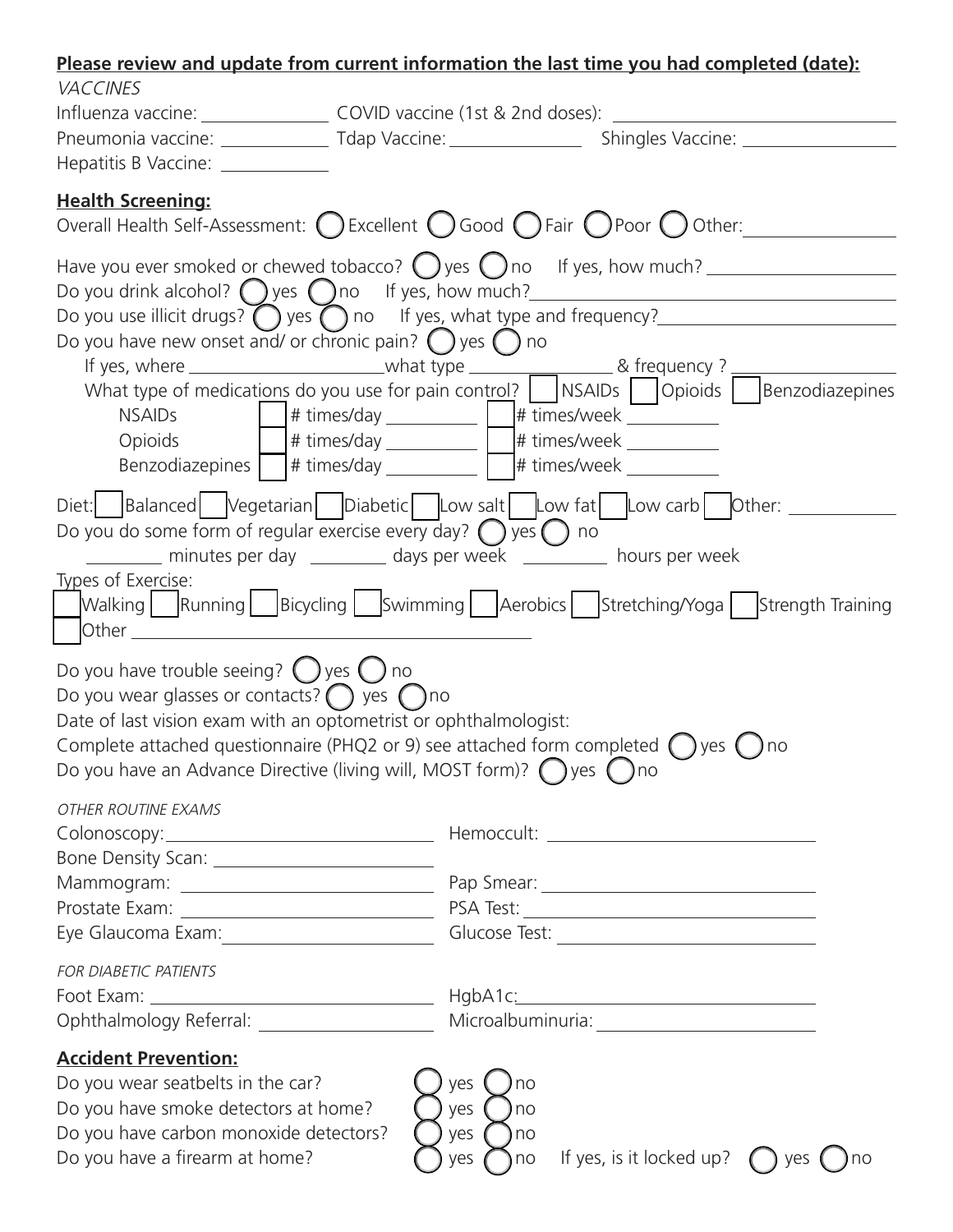| For office use only |
|---------------------|
| Pt Initials:        |
| DOB:                |
| DOS:                |

**Optional: Office will provide you with direction for completing this page.**

| <b>REVIEW OF SYMPTOMS</b><br>(Please check all that you are <b>currently</b> experiencing) |                                                                                  |                                                                                                   |                                                       |                                                               |
|--------------------------------------------------------------------------------------------|----------------------------------------------------------------------------------|---------------------------------------------------------------------------------------------------|-------------------------------------------------------|---------------------------------------------------------------|
| <b>GENERAL</b>                                                                             | Fever                                                                            | Chills                                                                                            | Recent Weight Loss<br>or Gain                         | Fatigue/Tired                                                 |
| <b>HEAD AND FACE</b>                                                                       | <b>Facial Pain</b>                                                               | <b>Facial Pressure</b>                                                                            |                                                       |                                                               |
| <b>EYES</b>                                                                                | Eye Pain<br>Red Eye                                                              | Discharge from Eye                                                                                | Eye Itch<br><b>Blurred Vision</b>                     | Eyesight Problems                                             |
| <b>EAR NOSE THROAT</b><br>(ENT)                                                            | Earache<br><b>Hearing Loss</b>                                                   | Nasal Congestion<br>Nasal Discharge                                                               | Sneezing<br>Sore or Scratchy<br>Throat                | Hoarseness                                                    |
| <b>HEART</b>                                                                               | Pain in Chest<br>Palpitations                                                    | <b>Heart Rate</b><br><b>Heart Rate Slow</b>                                                       | Lightheadedness                                       | Swelling of Legs                                              |
| <b>LUNGS</b>                                                                               | Shortness of Breath<br>(SOB)                                                     | Wheezing                                                                                          | Cough                                                 | Coughing at Night                                             |
| <b>GASTROINTESTINAL</b>                                                                    | Abdominal Pain<br>Abdominal Bloating/<br>Cramping                                | Menstrual Pain<br>Nausea<br>Vomiting                                                              | Diarrhea<br>Constipation                              | Dark Stool or Blood<br>in Stool (melena)                      |
| <b>GENITOURINARY</b>                                                                       | Dysuria (pain while<br>urinating)<br>Urinary Frequency<br><b>Urinary Urgency</b> | Pelvic Pain<br>Dark Urine<br><b>Blood in Urine</b><br>Nocturia (waking up<br>at night to urinate) | Vaginal Discharge<br>Problems with<br>Menstrual Cycle | Abnormal Vaginal<br>Bleeding<br>Lumps or pain in<br>testicles |
| <b>ORTHOPEDIC</b>                                                                          | Joint/Limb Pain<br>Muscle Aches                                                  | <b>Back Pain</b><br>Joint Swelling                                                                | Joint Stiffness<br><b>Back Muscle Spasms</b>          | Swelling in Limb<br>Limping                                   |
| <b>SKIN</b>                                                                                | Rash<br>Lesions                                                                  | Wound<br>Itching                                                                                  | Mouth Sores<br><b>Genital Lesions</b>                 | <b>Breast Lump</b><br><b>Breast Pain</b>                      |
| <b>NEUROLOGICAL</b>                                                                        | Headache<br>Confusion                                                            | <b>Dizziness</b><br>Fainting                                                                      | Leg Numbness<br>Tingling                              | Difficulty Walking<br>Tripping/Falling                        |
| <b>PSYCHIATRIC</b>                                                                         | Insomnia                                                                         | Irritable                                                                                         | Anxiety<br>Depression                                 | Suicidal                                                      |
| <b>ENDOCRINE</b>                                                                           | Hot Flashes                                                                      | Night Sweats                                                                                      | Muscle Weakness                                       | Generalized<br>Weakness                                       |
| <b>BLOOD AND LYMPH</b>                                                                     | Swollen Glands                                                                   | Easy Bleeding                                                                                     | Easy Bruising                                         | Jaundice (yellowing<br>of skin)                               |
| <b>ADDITIONAL</b><br><b>INFORMATION</b>                                                    |                                                                                  |                                                                                                   |                                                       |                                                               |

**I certify that the information on this form is correct to the best of my knowledge. I will not hold my doctor or any members of his/her staff responsible for errors or omissions that I may have made in the completion of this form.**

**Patient Signature: Date:**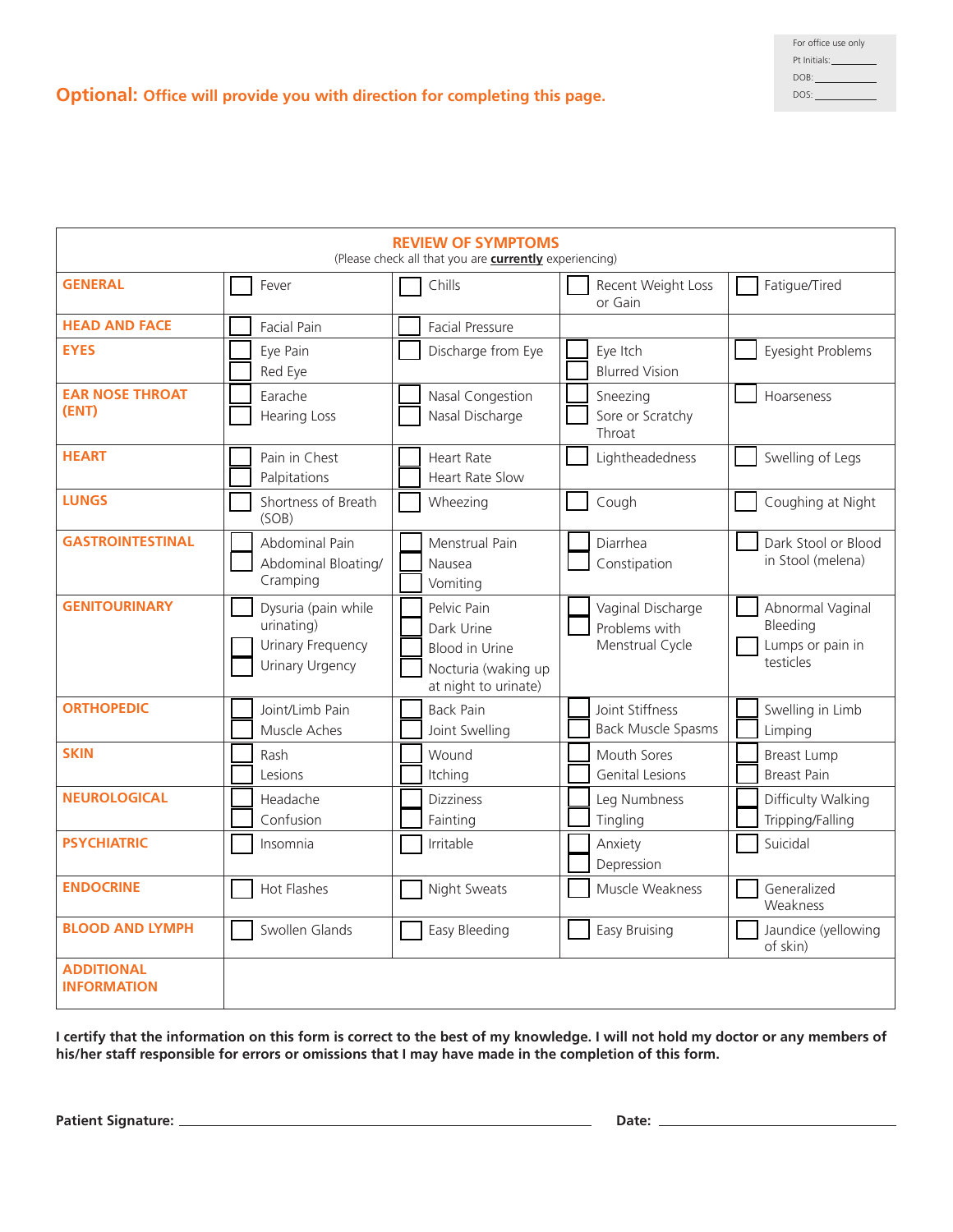| <b>Patient Health Questionnaire PHQ-2</b> |                                                                                                                                                                                                                              |                 |  |
|-------------------------------------------|------------------------------------------------------------------------------------------------------------------------------------------------------------------------------------------------------------------------------|-----------------|--|
|                                           | DOS:<br>Over the last 2 weeks, how often have you been bothered<br>Nearly<br>by any of the following problems?<br>More than<br>Several<br>every<br>(Please circle your answer)<br>Not at all<br>half the days<br>day<br>days |                 |  |
|                                           | 1. Little interest or pleasure in doing things<br>2. Feeling down, depressed, or hopeless                                                                                                                                    |                 |  |
|                                           | <b>Social Determinants of Health Questionnaire</b>                                                                                                                                                                           |                 |  |
|                                           |                                                                                                                                                                                                                              | <b>YES / NO</b> |  |
| $\mathring{\circ}$                        | In the last 12 months, did you ever eat less than you felt you should because there<br>wasn't enough money for food?                                                                                                         |                 |  |
| ₽                                         | In the last 12 months, has your utility company shut off your service for not<br>paying your bills?                                                                                                                          |                 |  |
| ⚠                                         | Are you worried that in the next 2 months, you may not have stable housing?                                                                                                                                                  |                 |  |
| ුල                                        | Do problems getting child care make it difficult for you to work or study?<br>(leave blank if you do not have children)                                                                                                      |                 |  |
| $\mathcal{L}$                             | In the last 12 months, have you needed to see a doctor, but could not because of cost?                                                                                                                                       |                 |  |
| ₩                                         | In the last 12 months, have you ever had to go without health care because you didn't have<br>a way to get there?                                                                                                            |                 |  |
| $\heartsuit^\oplus$                       | Do you ever need help reading hospital materials?                                                                                                                                                                            |                 |  |
| 루는                                        | Are you <b>afraid you might be hurt</b> in your apartment building or house?                                                                                                                                                 |                 |  |
|                                           | Do you feel like you lack an adequate social support system?<br>For example: friends, family, or community                                                                                                                   |                 |  |
|                                           | If you checked YES to any boxes above, <b>would you like to receive assistance</b> with any<br>of these needs?                                                                                                               |                 |  |
| $\equiv$                                  | Are any of your needs urgent?<br>For example: I don't have food tonight, I don't have a place to sleep tonight                                                                                                               |                 |  |
|                                           |                                                                                                                                                                                                                              |                 |  |

| None 1 or more |
|----------------|
|                |

For office use only

| <b>MEN:</b> | How many times in the past year have you had 5 or more drinks in a day?                                                                           |  |
|-------------|---------------------------------------------------------------------------------------------------------------------------------------------------|--|
|             | <b>WOMEN:</b> How many times in the past year have you had 4 or more drinks in a day?                                                             |  |
| ALL:        | How many times in the past year have you used a <b>recreational drug</b> or used $\vert$ a <b>prescription medication for nonmedical reasons?</b> |  |

**\*\* Not a Medicare patient? Please return this entire packet to the front office or the MA assisting you. \*\***

**\*\* You are a Medicare Patient? Please continue onto the next page. \*\***